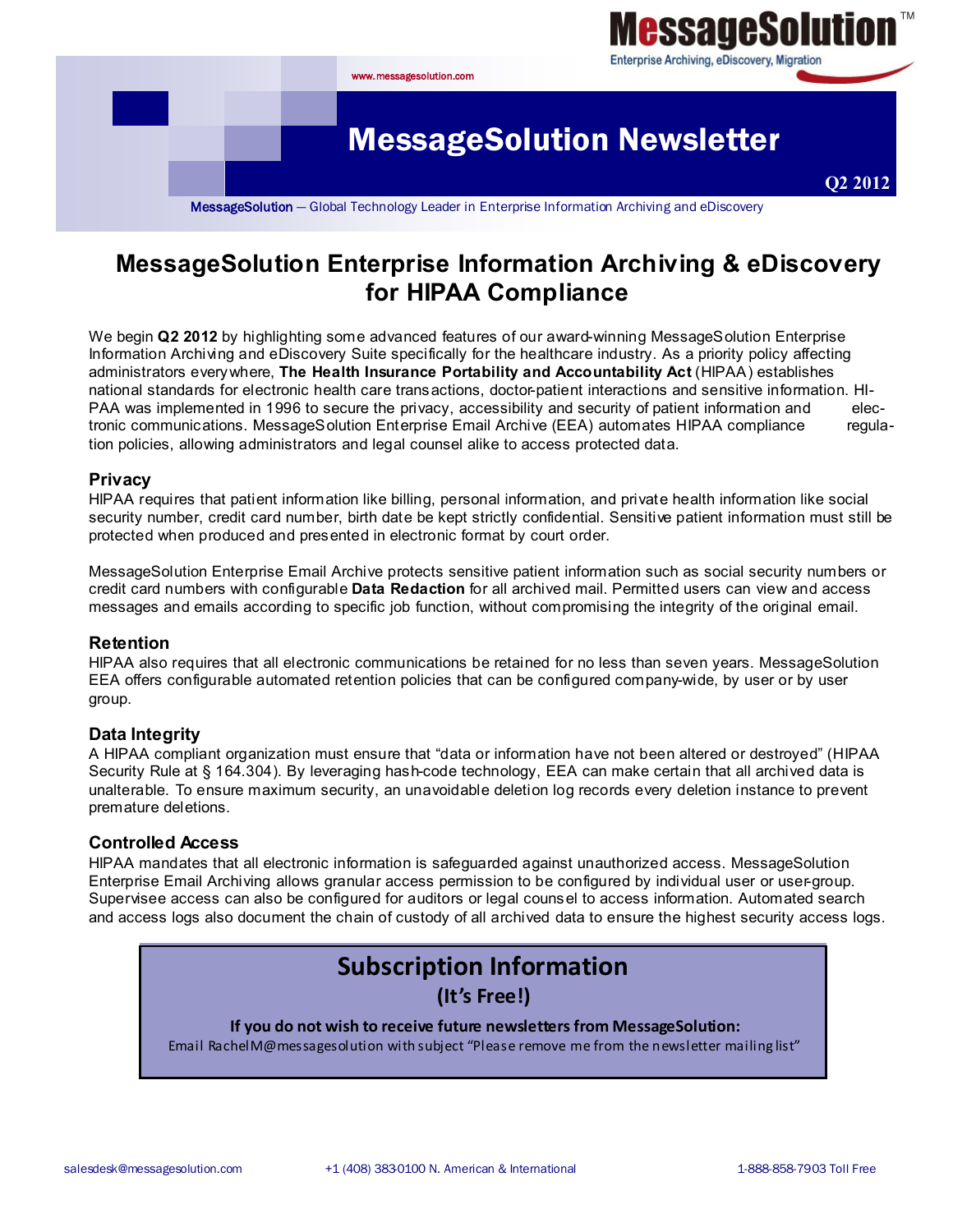

**Follow us on Facebook at** http://www.facebook.com/ MessageSolution

> **Or on Twitter**  http://twitter.com/ GlobalArchiving

MessageSolution Newsletter

# **Welcome and Thank you to a few new Customers & Partners!**

### **Vision Technology**

Based out of Irvine, California, Vision Technology, Inc. is the world's leading provider of information availability software and services for Windows, Linux, IBM Power Systems and Cloud Computing markets.

#### **Maple Leaf Farms**

Since 1958, Maple Leaf Farms has been producing quality duck products. They are the favorite of chefs, restaurateurs, retailers, and discerning consumers worldwide.

#### **Supya Security Software**

Supya is an all round provider of IT solutions for medium and large sized organizations. Headquartered in Turkey, they provide companies with quality, up to date, and cost effective solutions.

#### **Doruk Group Holding**

An industry leader in grain and wheat production from Turkey.

#### **The Ströer Group**

The Ströer Group is one of the biggest international marketers of out-of-home-media and street furniture.

## For our Clients and Partners**!**

Check out our updated data sheets accessible from our website

Including:

- Enterprise eDiscovery Platform Data sheet
- and updated versions of other data sheets

Discover the benefits of **MessageSolution** Partners Program

http:/www.messagesolution.com/ partners\_marketing\_tools.htm

**PARTNER SECTION**

As a member of the MessageSolution Partners Network, your organization is eligible to **receive 5-10% of the purchasing price** for any organization you refer to MessageSolution that purchases MessageSolution products or services.

For more information on our referral program, please contact your MessageSolution Account Manager or call +1 408 383-0100.

Page 2